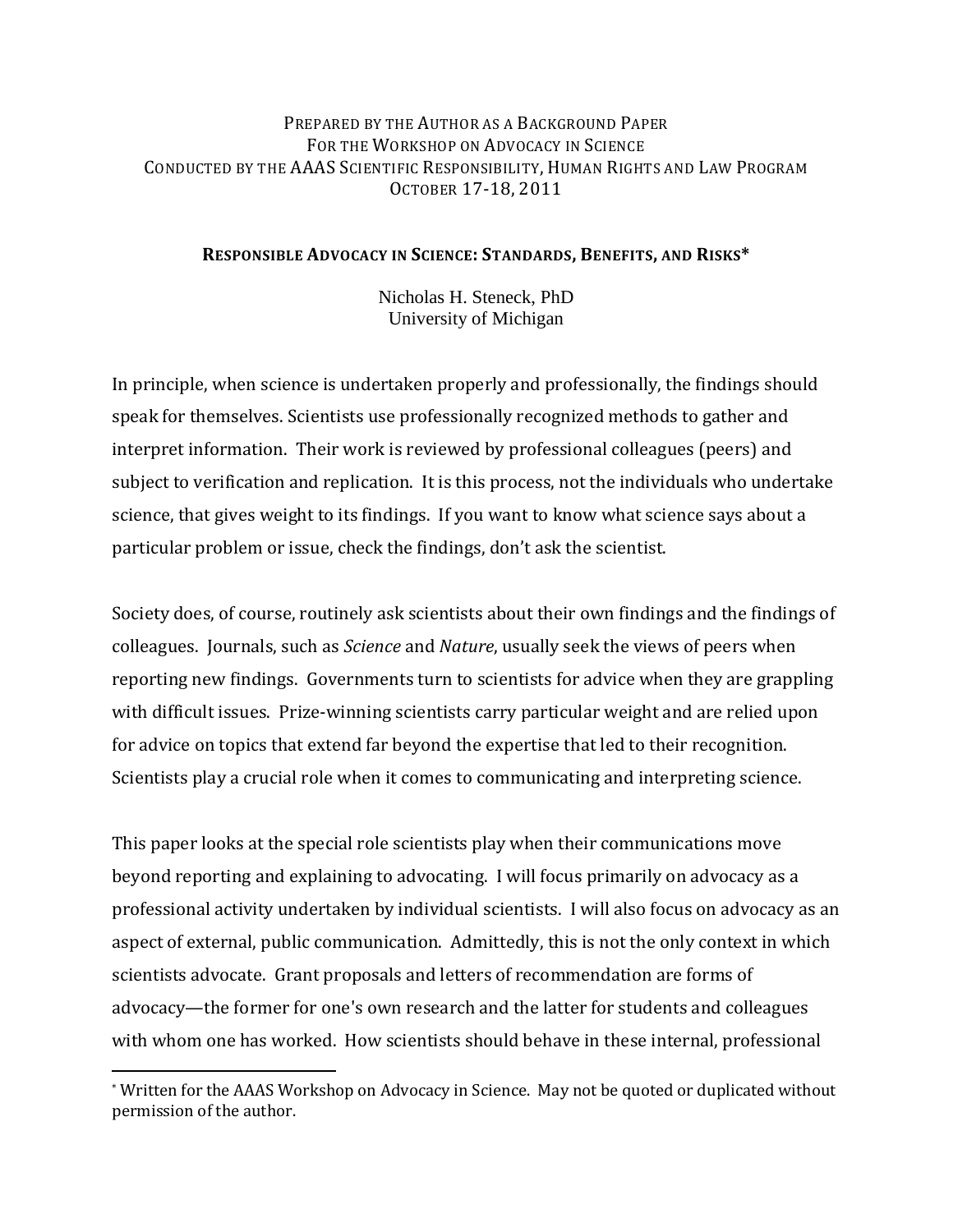settings is important but also addressed in the rules and guidelines for grant applications, peer review, publication and other inter-professional activities. Similar rules and guidelines are not as readily available for scientists when they communicate with nonprofessionals, and particularly when they engage in advocacy. This paper presents a framework for discussing how such rules and guidelines could be developed and a suggested "Code of Conduct for Advocacy in Science."

The first section of this paper provides a brief overview of scientists' responsibilities when communicating with the public. The second section then looks at the unique features of advocacy and how its uniqueness impacts the general principles for public communication. Sections three and four explore some of the unique challenges faced when scientists advocate for science and for greater public goods, as a way of identifying the benefits and risks of advocacy in science. This leads in the final section to suggestions for how a code of conduct for advocacy by scientists could be developed and what such a code might look like.

## **1. Scientists' responsibilities in public communication**

Responsibility in science begins with the general principles for behavior that apply to all professional activity and are enumerated in professional codes of conduct. While there is no singled agreed-to set of general principles for all of science, there are some many obvious points of agreement. This paper uses the global principles for responsible research set out in the 2010 *Singapore Statement on Research Integrity* as a framework for further discussion. (1) According to these principles, scientists should display:

- Honesty in all aspects of research
- Accountability in the conduct of research
- Professional courtesy and fairness in working with others
- Good stewardship of research on behalf of others

To this can be added the first and paramount responsibility set out in the *Singapore Statement*, integrity: scientists "should take responsibility for the trustworthiness of their research." All other responsibilities are essentially amplifications of these basic principles and the first, fundamental responsibility to overall integrity in all aspects of science.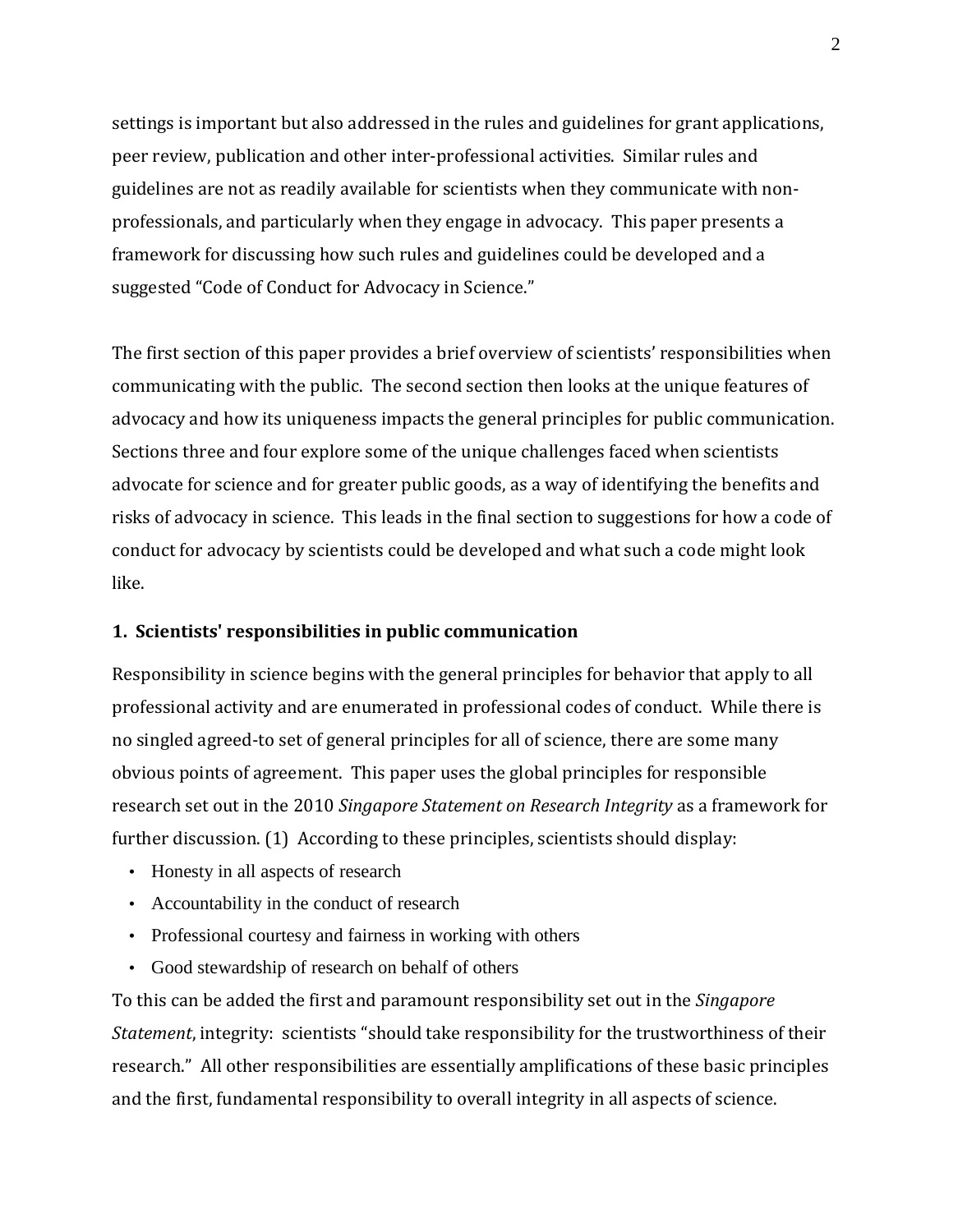Due to the different professional contexts in which scientists work, different codes and guidelines for science stress different responsibilities when communicating with the public. Some of the more important ones include:

*1. Limit communication to area of expertise.* Scientists are specialists. They do not know all things about all fields of science. They have special expertise and are valued for that expertise. When they speak as scientists, they should limit their remarks to their area(s) of expertise and clearly separate personal from professional opinion.

*2. Present information accurately, in clear, understandable terms.* Clarity and accuracy are always important in scientific communication, but especially when communicating with the public. Information should be communicated in ways that can be easily understood and not misunderstood or misinterpreted. This often takes skills that a scientist may not have. A scientist who does not have that skill either should seek to gain it or consider not engaging in public communication.

*3. Disclose relevant interests.* Scientists are presumably driven primarily by the search for reliable scientific knowledge and understanding, but they can be and often are influenced by other factors. Financial interests are usually felt to have the most significant distorting influence on science, but they are certainly not the only interests that influence scientists. Since financial and other interests are not always obvious, particularly to the public, when they engage in public communication scientists should disclose interests that might reasonably be expected to influence them.

*4. Point out weaknesses and limitations.* One of the great strengths of science as a way of gaining knowledge and understanding is its commitment to constant questioning and rethinking. It is widely expected within science that reports of new findings should be accompanied by discussions of weaknesses and limitations. This expectation is equally applicable to public communication, and one that poses great risks if it is not followed.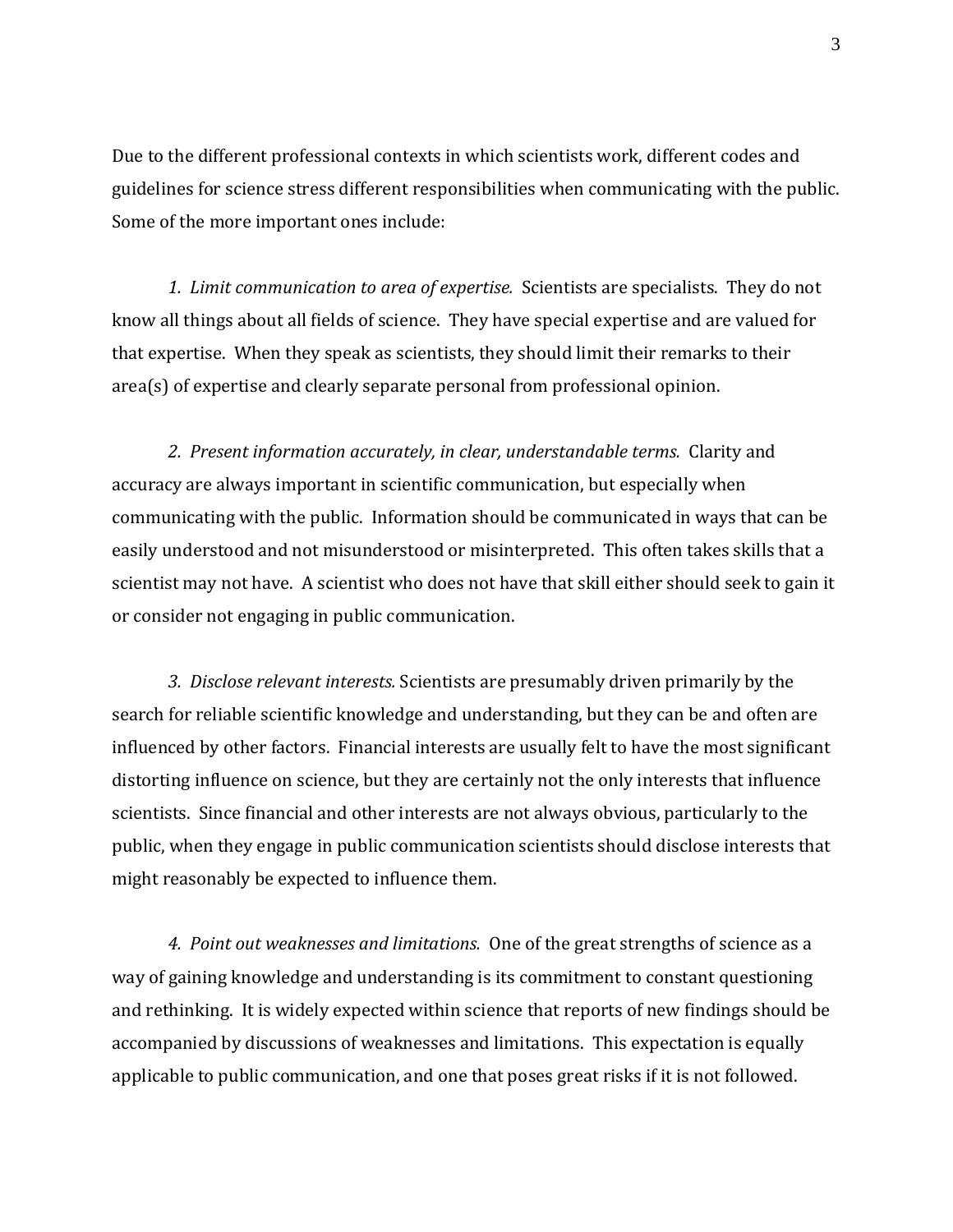Lack of candor about weaknesses can raise doubts about the reliability of everything a scientist says.

*5. Mention opposing scientific views.* The need for candor extends as well to presenting different and potentially opposing scientific points of view, but with some obvious limitations. The public might well question the credibility of a back surgeon who gave a public lecture on ways to lessen back pain without any mention of physical therapy. The same expectation might not extend to an evolutionary biologist talking about the relationship between dinosaurs and birds. There is genuine scientific disagreement over the effectiveness of surgery vs. physical therapy for particular back conditions. There is little or no disagreement among evolutionary biologists about the merits of evolution vs. intelligent design. Serious differences of opinion within science should be reported. The same obligation does not necessarily extend to non-scientific critiques of science.<sup>1</sup>

Putting these elements together, the initial framework for guiding and judging responsible public communication in science, including advocacy, looks some like the following:

## **Code of Conduct for Science**

- 1. Be honest, accountable, fair and a good steward
- 2. Accept responsibility for the trustworthiness of science

## **Guidelines for public communication**

- 1. Limit communication to area(s) of expertise
- 2. Present information accurately and in clear, understandable terms
- 3. Disclose interests

 $\overline{a}$ 

<sup>1</sup> It is understood that there is often disagreement over "scientific" versus "non-scientific" views or critiques. Supporters feel that intelligent design is science-based, opponents feel that it is not. Scientists need guidance on how to address these differences in perspective when engaged in public discussions. This author's view is that differences in perspective should be mentioned but not necessarily engaged in detail since there is usually no common ground for reaching agreement.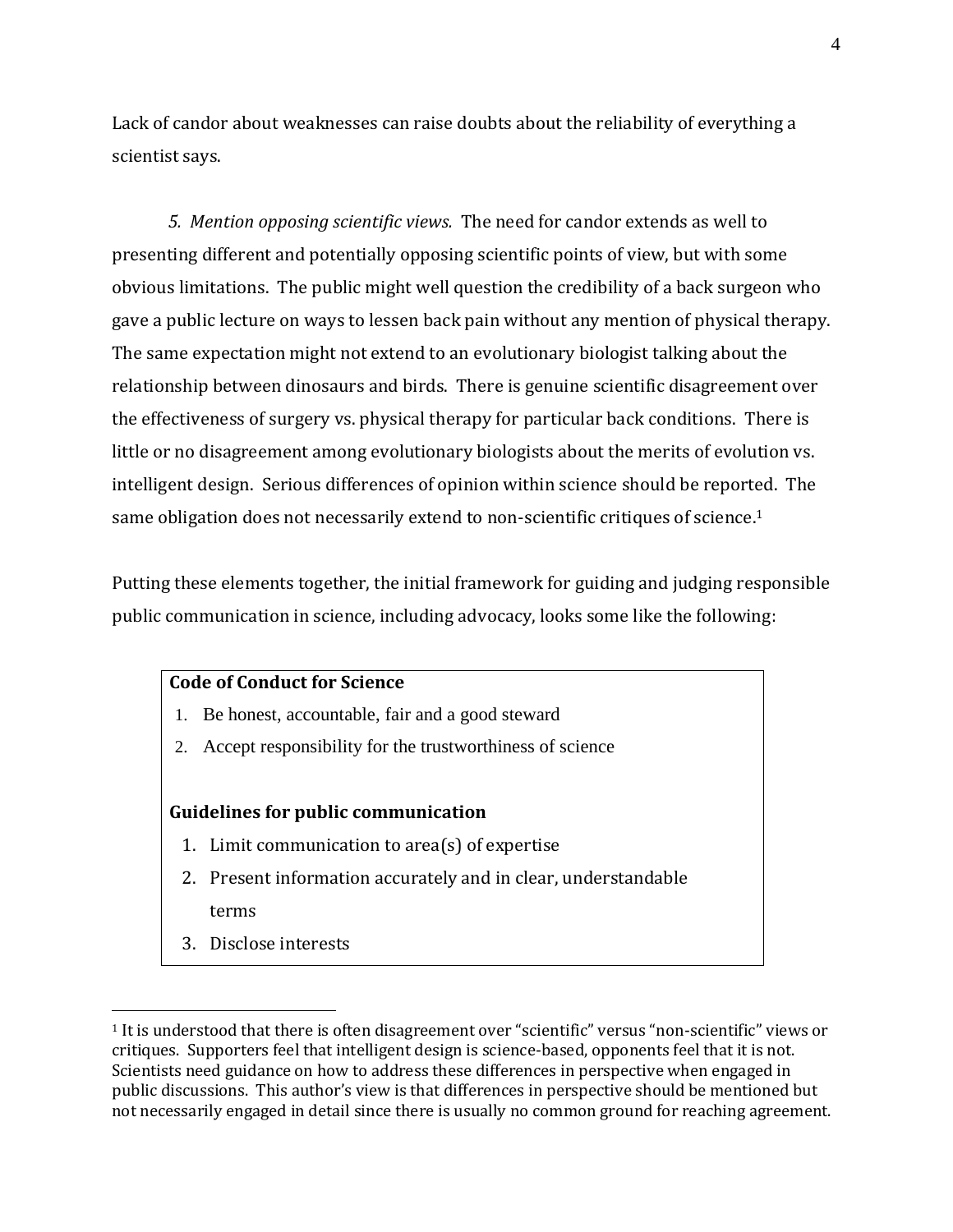- 4. Point out weaknesses and limitations
- 5. Mention opposing scientific views

### **2. Advocacy as a unique form of public communication**

Advocacy is a special form of public communication. The ideal scientist should be concerned primarily with the discovery of and reporting of the truth. An advocate cares about outcomes and seeks to urge others to take particular courses of action or to reach particular conclusions. Scientists become advocates when they move beyond reporting, clarifying, interpreting and explaining to advising and recommending.

The distinction between dispassionate science and passionate or partisan advocacy is captured in the 1989 AAAS policy on lobbying. The policy defines lobbying as "any attempt to influence any legislation through any attempt to affect the opinions of the general public." It also notes that "[a]dvocacy on either side of a specific legislative action or proposal is defined as lobbying." (2) Putting these two statements together, advocacy can be thought of as *attempts to affect the opinions of the general public or some identifiable subpopulation.*

When scientists become advocates, they become "partisans" and are no longer neutral conveyors of scientific information. While the line between neutral and partisan, between dispassionate and passionate, is not easily drawn, it nonetheless exists, as further described in the AAAS policy on lobbying:

… activities related to the preparation and distribution of nonpartisan analysis, study or research are not lobbying activities. Such work may even advocate a particular position but it must also contain a sufficiently full and fair treatment of

the pertinent facts to enable the formation of an independent opinion. (2) In other words, when communicating as scientists, scientists have a responsibility to provide balanced, understandable information to enable others to make informed decisions. When communicating as advocates, scientists may not have this obligation and can presumably make their case in the most effective way.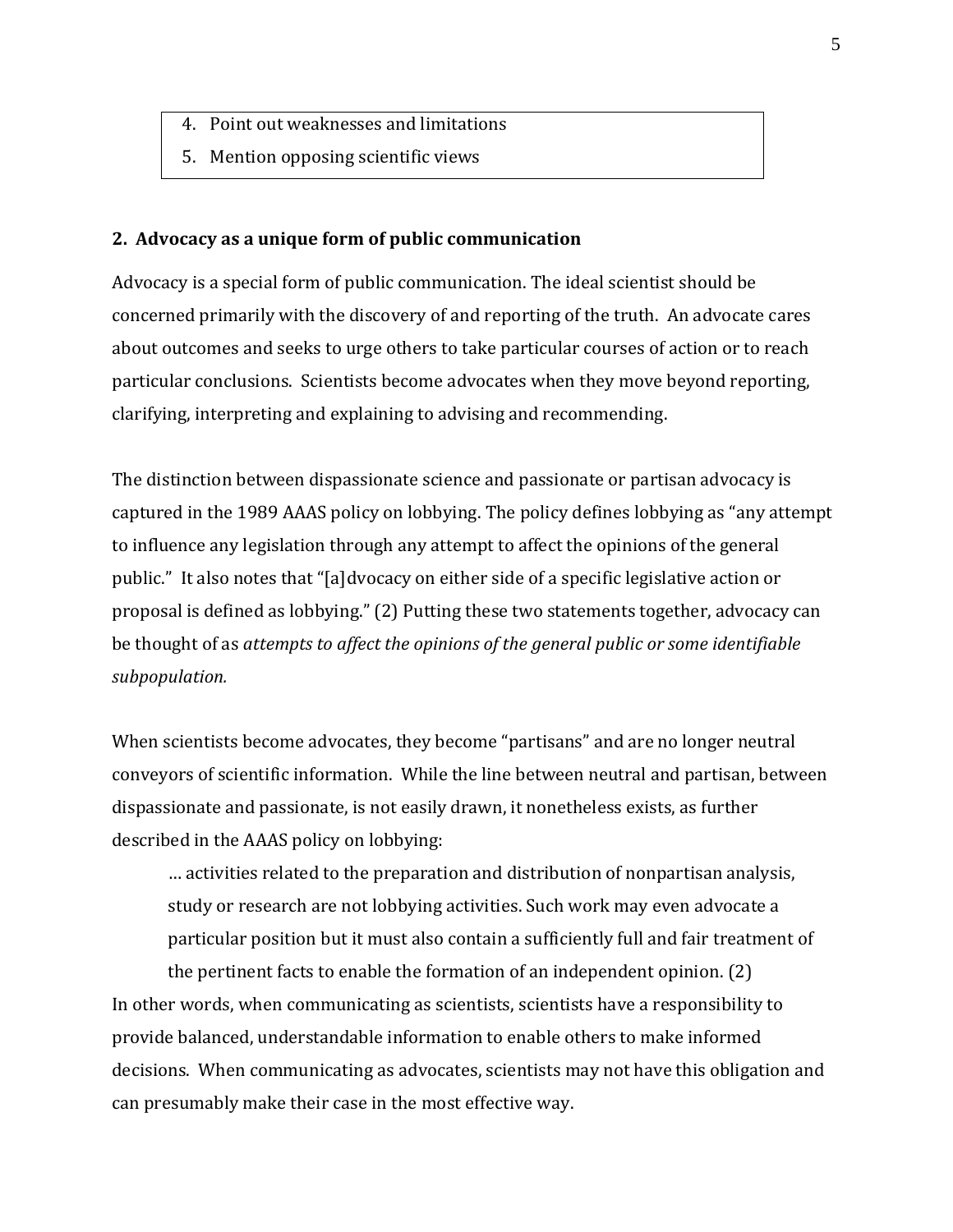This difference in perspective, as nonpartisan conveyor of information versus partisan advocate, presents a dilemma for the responsible scientist and the framework outlined above for responsible public communication. The dilemma arises from the fact that the goals and methods of advocacy can conflict with the goals and methods of science. In situations where they do conflict, which goals and methods should scientist *qua* advocates adopt? When advocating, should scientists limit their activities to their area of expertise and present their ideas clearly and understandably? Should scientists be obligated to declare their interests, discuss weakness and limitations, and present opposing views, particularly if this might undermine the positions for which they are advocating? Is it really necessary when advocating for more public support for science to point out the competing needs of the military or the poor? Advocates have a responsibility to make the best case they can, not to make everyone else's case. If presenting only the evidence that agrees with a position or remaining silent about competing interests best does this, isn't this acceptable? From the advocate's perspective, the answer would seem to be it is acceptable. From the scientist's perspective, it is not, creating the dilemma that scientists face when they become advocates.

In sum, the views of scientists are respected because they are scientists and represent everything that science stands for, including the dispassionate presentation of the facts. When they act as advocates, they are likely to be in conflict with the professional norms of science, allowing them to ignore or violate some of the rules for responsible science. The main challenge from the standpoint of developing guidance for advocacy in science is how to responsibly merge these two perspectives. Are there elements and conditions that could be added to the guidelines for public communication outlined above that would help scientists make responsible decisions when they advocate? Or are advocacy and science so much at odds that scientists cannot be both scientist and advocate? The final sections of this paper explore these questions by looking at some specific cases, with the goal of identifying the benefits and risks of advocacy in science.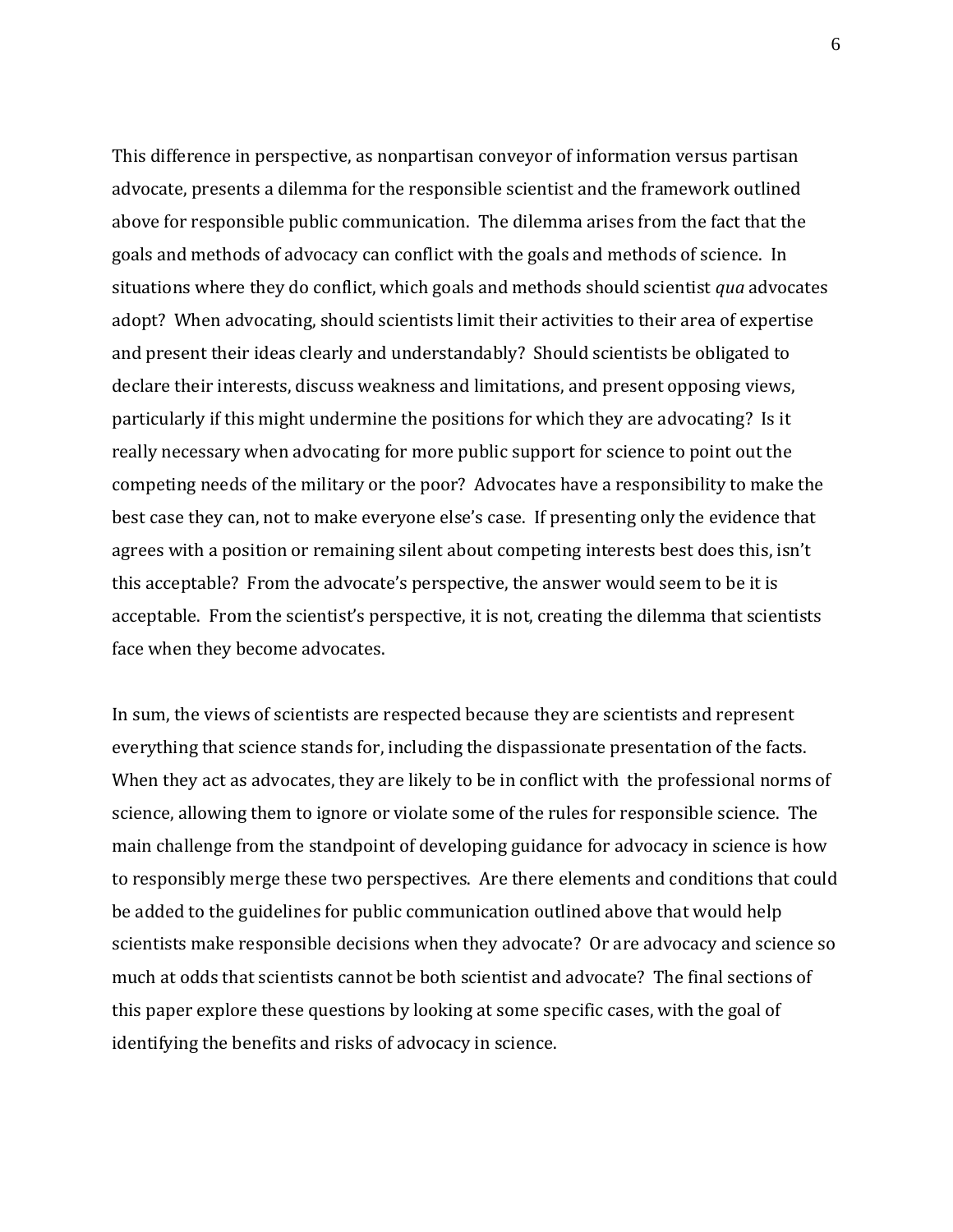### **3. Risks and benefits of scientists advocating for science**

The most common form of advocacy in science is probably advocating for science. Scientists lobby for funding, improved science education, scientific freedom, selfregulation, and for many other policy options that support the well being of science.<sup>2</sup> To the extent that society benefits from science, advocating for science is beneficial to society as a whole. If science is strong, society will benefit. However, this is also the area of advocacy in science that raises obvious concerns since there are clear conflicts of interest. When scientists advocate for more support for science, are they doing so in the best interest of society or in their own self-interest? And does self-interest have any impact on the reliability of the advice given to the public? The following cases illustrate some of the risks that arise when scientists advocate for science.

*Case 1. Expertise.* Scientists generally seem comfortable providing advice based on two grounds: 1) as trained experts in particular fields of study and 2) as individuals who are familiar with and experienced in the ways of science. The first can be thought of as *formal expertise*, the latter as informal or *experienced-based expertise*. It is the latter, experienced-based expertise that causes problems when scientists become advocates, as illustrated by the advice scientists provided for dealing with misconduct in science.

When misconduct in science first became a problem for public discussion in the early 1980s, government turned to the science community for advice. A number of prominent scientists eagerly provided advice, based largely on their experienced-based, not formal, expertise. At the time, there were few experts on research behavior and little if any empirical information on which to base decisions. However, this did not stop scientists from providing advice and advocating for specific policy decisions, based on the experience-based but undocumented belief that scientific misconduct is "rare" and kept in check by self-regulation. (3)

 $\overline{a}$ 

<sup>2</sup> This is one area of advocacy (lobbying) in which non-profit organizations such as AAAS can cautiously engage without threatening their non-profit status. "In activities related to "selfdefense" of an organization, a wide range of leeway in legislative actions is permitted. Self-defense items include matters which threaten or affect the existence of AAAS, its powers and duties or its tax-exempt status." (2)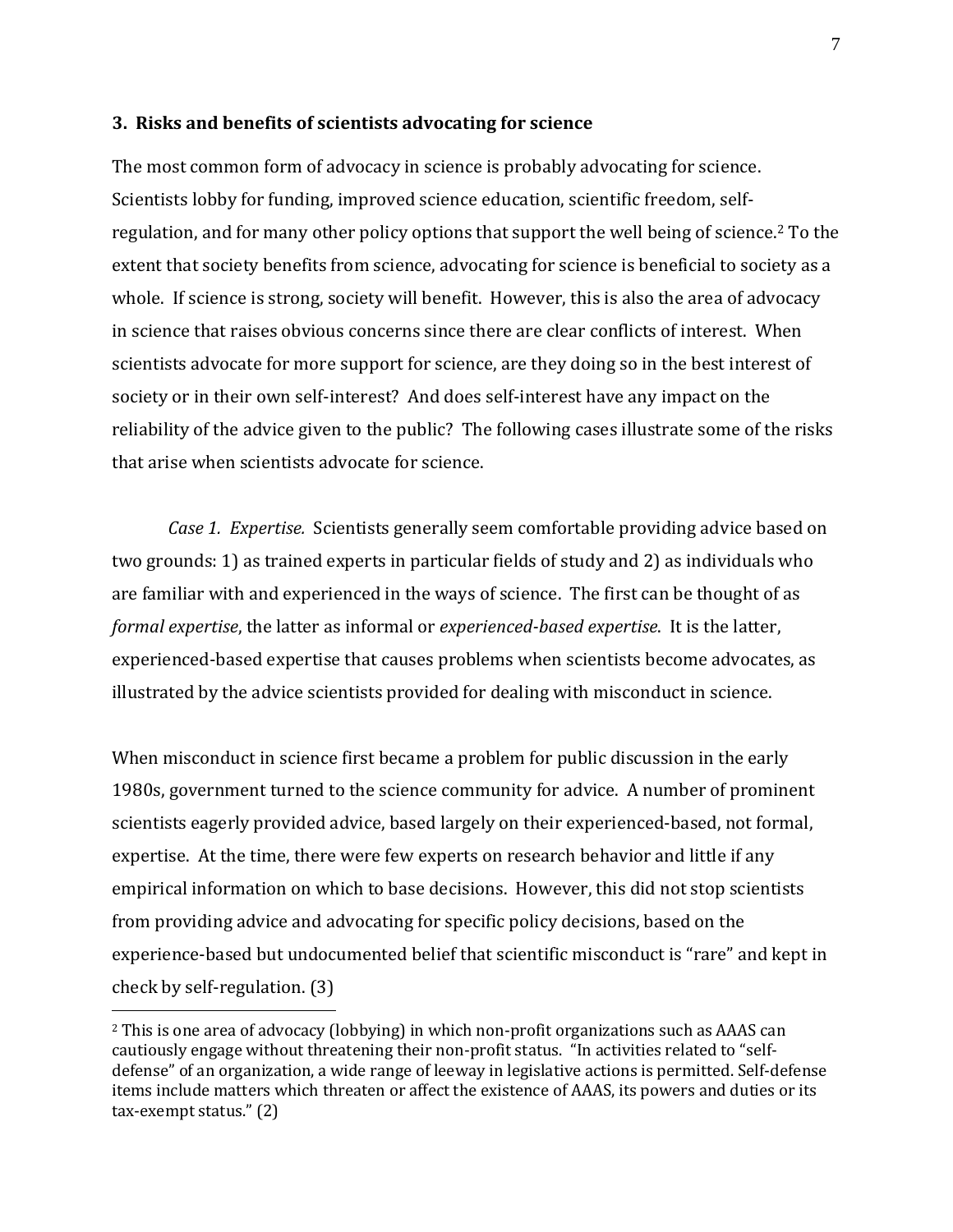Subsequent studies of the behavior of scientists have shown that much of the initial advice the presumed science experts provided was not accurate and led to the adoption of policies that have failed to produce a comprehensive approach to protecting the integrity of publicly funded research. Thirty years into the discussion, government agencies are still struggling to define and protect integrity in science, as evidenced by the different ways the Federal Agencies are responding to the 2009 Presidential Memorandum on Scientific Integrity. (4, 5) The significant differences in the new integrity policies under development strongly suggests that the scientific community has still not developed a clear understanding of the most important problems in scientific integrity much less ways to address them.

This case points to one of the primary risks associated with advocacy in science. Science carries weight in public discussions. When a scientist advocates for a particular position, the argument carries weight because the person is a scientist. But not everything scientists say or advocate has the backing of science behind it. This might be obvious in the wellknown example of Linus Pauling arguing for the benefits of Vitamin C, or the application of Einstein's various pronouncements to the problems of daily life. It was not obvious when Congress first thought about how to respond to misconduct (called "fraud" at the time) in science. It seemed reasonable to assume that scientists knew what they were talking about since they were scientists. But in this and other situations, scientists often advise and advocate well beyond their expertise. This problem needs to be addressed in any guidelines developed for advocacy in science.

*Case 2. Bias and incomplete communication.* The importance of clear, understandable communication for advocacy as well as for science might seem obvious. If you want someone to make a particular decision, you should urge that position in the clearest possible terms. But this is not always the case when scientists engage in advocacy. Scientists are usually very clear about the benefits of projects, but not as forthcoming about costs and likely timeframe for paybacks/benefits. It retrospect, it is now questioned whether those who advocated for a war on cancer in the early 1970s, or for the human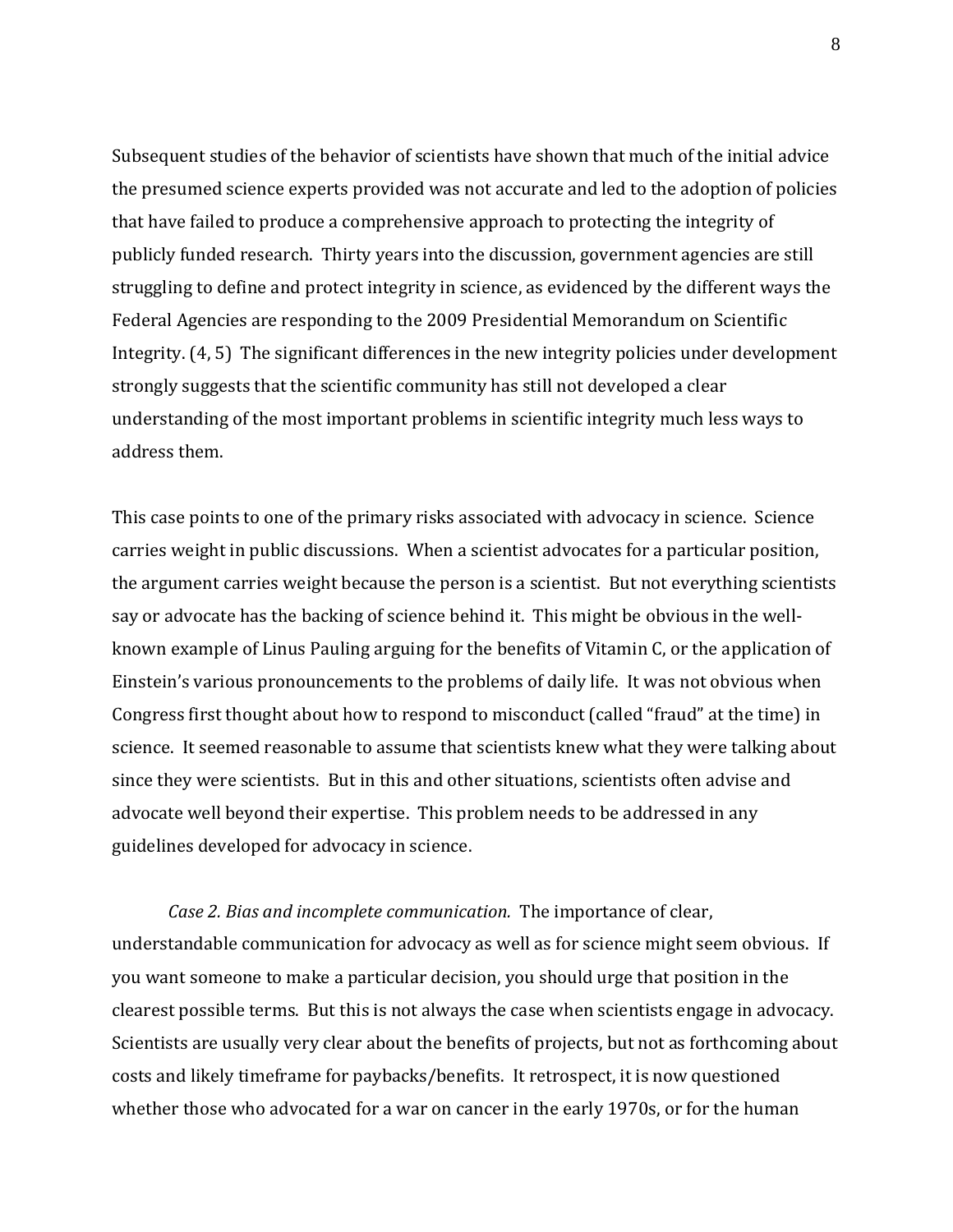genome project in the early 1990s, were as clear and open as they could/should have been about future paybacks. (6-8)

The need to convey clear understanding when advocating for science is particularly important for clinical trials. The ethics of all human-subject research rests fundamentally on "informed consent." Scientists must make sure subjects understand what they are agreeing to. Much has been written about this in the context of individual consent, but much less in the context of scientists advocating more generally for support for clinical research.

The design of most clinical trials is based on the hypothesis that scientists do not know whether the trial intervention is more effective than standard treatment—the principle of equipoise. On average, anyone enrolling in a trial stands as much chance of being harmed by the intervention as helped. The ethical justification for conducting trials in this way is that it would be unethical to put subjects into a control group if it were known that the intervention were better. Some, but not all, clinical research trials can only be conducted if the outcome is uncertain (50/50).

The importance of uncertainty in clinical trials is sometimes not mentioned or passed over quickly in the materials scientists use to promote clinical research. For example, the main source of trial information in the US, ClinicalTrial.gov, mentions that "the experimental treatment may not be effective for the participant," but gives no further detail. (9) The variation in which further information is provided can be illustrated by two examples. The Harvard Medical School's main trial recruiting page attempts to lower expectations by pointing out that:

Many people start a clinical trial with unrealistic expectations. For example, they believe (or will themselves into believing) that experimental therapy will work for them — although the premise of any trial is uncertainty about exactly that. (10) The Roswell Park Cancer Institute conveys a much more optimistic tone, when responding to the "myth" that the subject might receive a placebo as follows: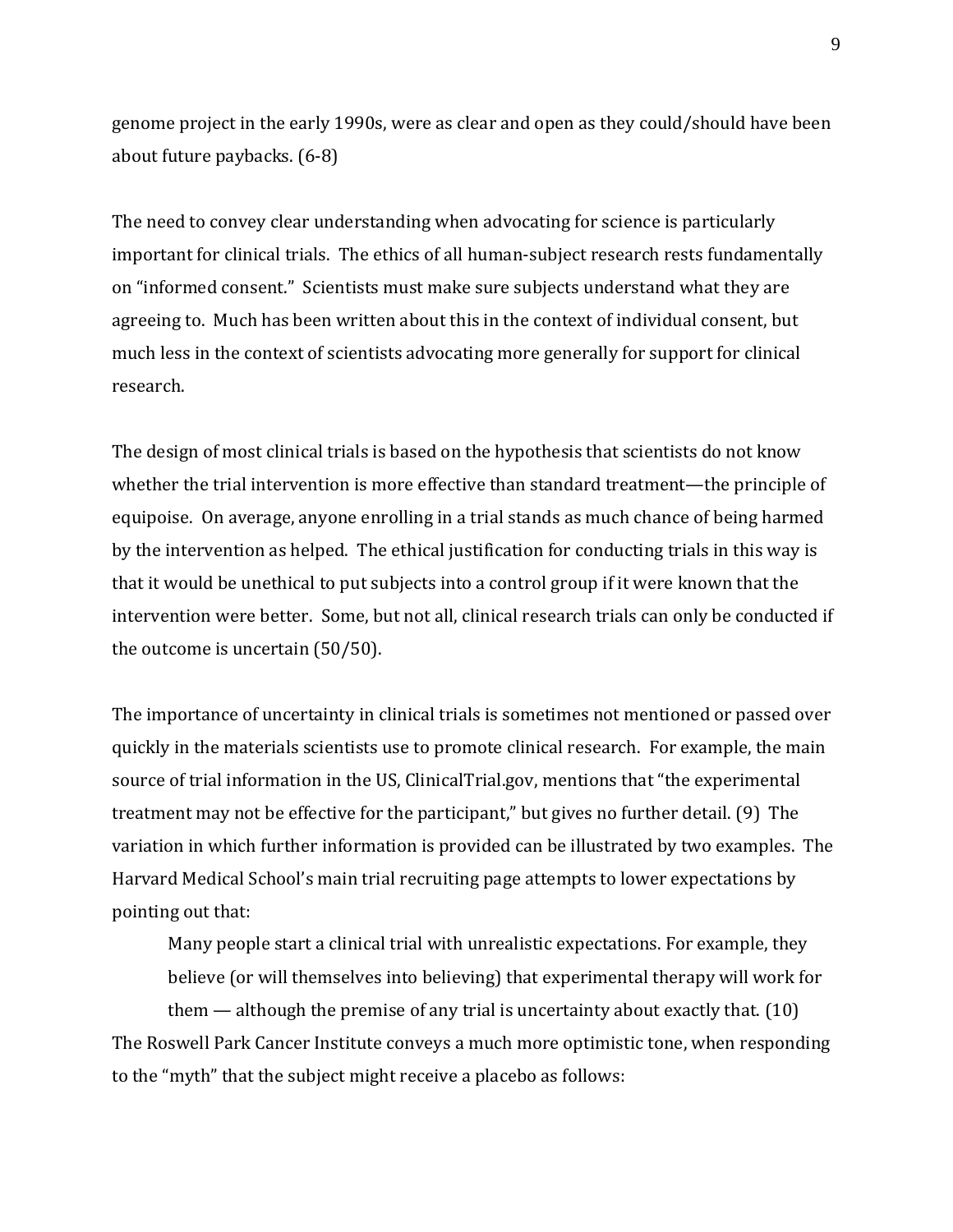Few cancer clinical trials use placebos, and they are never given to cancer patients in place of treatment. Cancer patients who take part in clinical trials must receive at least the best standard treatment available. In many cases, they will receive a new and better therapy being evaluated. (11)

Given that studies have shown that cancer researchers are not good at predicting the effectiveness of new interventions(12), it could be argued that the second description of clinical trials does not provide a clear understanding of how trials operate.

Science is not easy to understand. Explaining the complexities of science can be a challenge. However, when advocating for science, if scientists fail to provide the knowledge society needs to make informed decisions about science or fail to understand the limits of their own expertise, advocacy for science by scientists can pose significant risks both to society and to science itself. To avoid these risks, the general rules for public communication outlined above need to be expanded to cover specific areas where advocacy by scientists can go wrong. However, before suggesting modifications, it is important to look at the other major goal of advocacy in science, to influence public decision-making in general, not merely decisions limited specifically to science.

### **4. Risks and benefits of scientists advocating for society**

The previous cases focused on scientists advocating for positions that reflect at least in part their own interests, e.g., self-regulation of research misconduct and increasing participation in clinical trials. Scientists also advocate for positions that serve greater public goods, as illustrated by the long-standing activities of the Union of Concerned Scientists. (13) UCS characterizes itself as:

… the leading science-based nonprofit working for a healthy environment and a safer world. UCS combines independent scientific research and citizen action to develop innovative, practical solutions and to secure responsible changes in government policy, corporate practices, and consumer choices. (14)

Its efforts are currently focused on policies relating to scientific integrity, global warming, clean vehicles, clean energy, nuclear power, global security, and food and agriculture. It's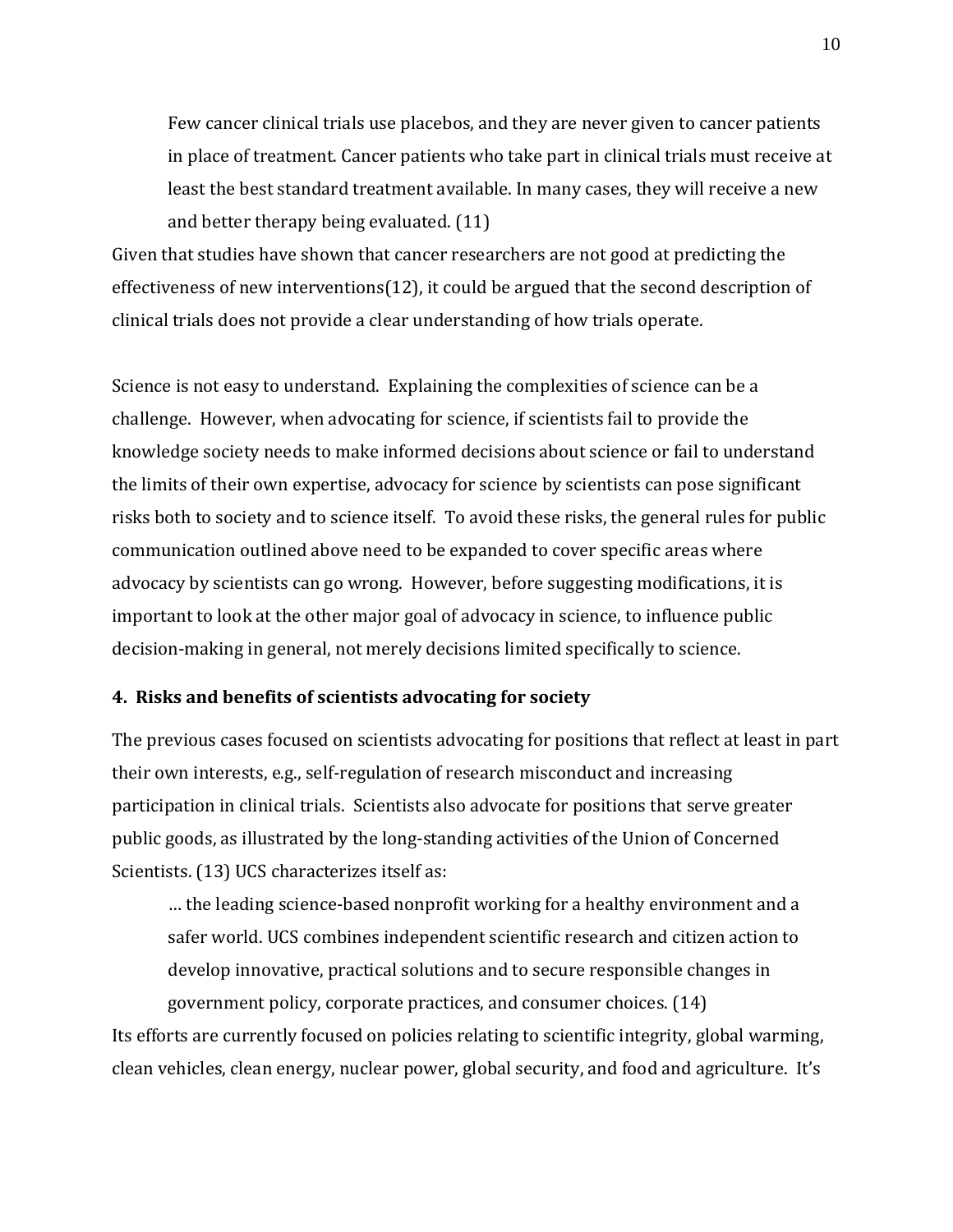approach is based on "rigorous scientific analysis, innovative policy development, and effective citizen advocacy." (Ibid.)

*Case 3: Science advocacy groups.* UCS does not explain how it mixes "rigorous scientific analysis" and "citizen advocacy." Based on its various advocacy efforts, the main practice seems to be to combine the rigorous scientific analyses of key problems with grass-roots, or what might be thought of as citizen-based, efforts to draw attention to these problems. For example, to draw attention to its long-standing effort to reduce or eliminate nuclear weapons, just before the 2008 Democratic and Republican national conventions, it posted signs in the Minneapolis (and Denver) airports reading: "When only one nuclear bomb could destroy a city like Minneapolis … Why do we need 6,000? Senator McCain, it 's time to get serious about reducing the nuclear threat" (read Denver and Obama for the Democratic convention). (15) The signs were later removed, allegedly in response to objections by Northwest Airlines, but rigorously defended by USC as both appropriate, and not objected to by many of the major players. (16) This and similar activities over the years have led to accusations that UCS is politically biased (left-wing), which, in turn, raises the issue of the politicization of science.

Scientists are citizens as well as scientists. They have the same rights as other citizens to advocate for any position they want. However, when they advocate as citizens and do not make a distinction between their activities as citizens versus their activities as scientists, they run the risk of politicizing science. And this, in turn, brings us back to the dilemma raised previously. If science should ideally be value-free, then anything that brings values into science should be resisted, leading to the conclusion that scientists should not advocate as scientists. If they feel strongly about issues, as citizens they can advocate, drawing on their expertise as scientists, but they should advocate as citizens and not scientists. If, on the other hand, it is felt that science can never be value-free and is inextricably linked to society's values as a whole, then it could be concluded that scientists not only can, but have a moral responsibility to advocate. To do anything less would be to deny the main reason society supports science. Not surprisingly, it is this stark contrast in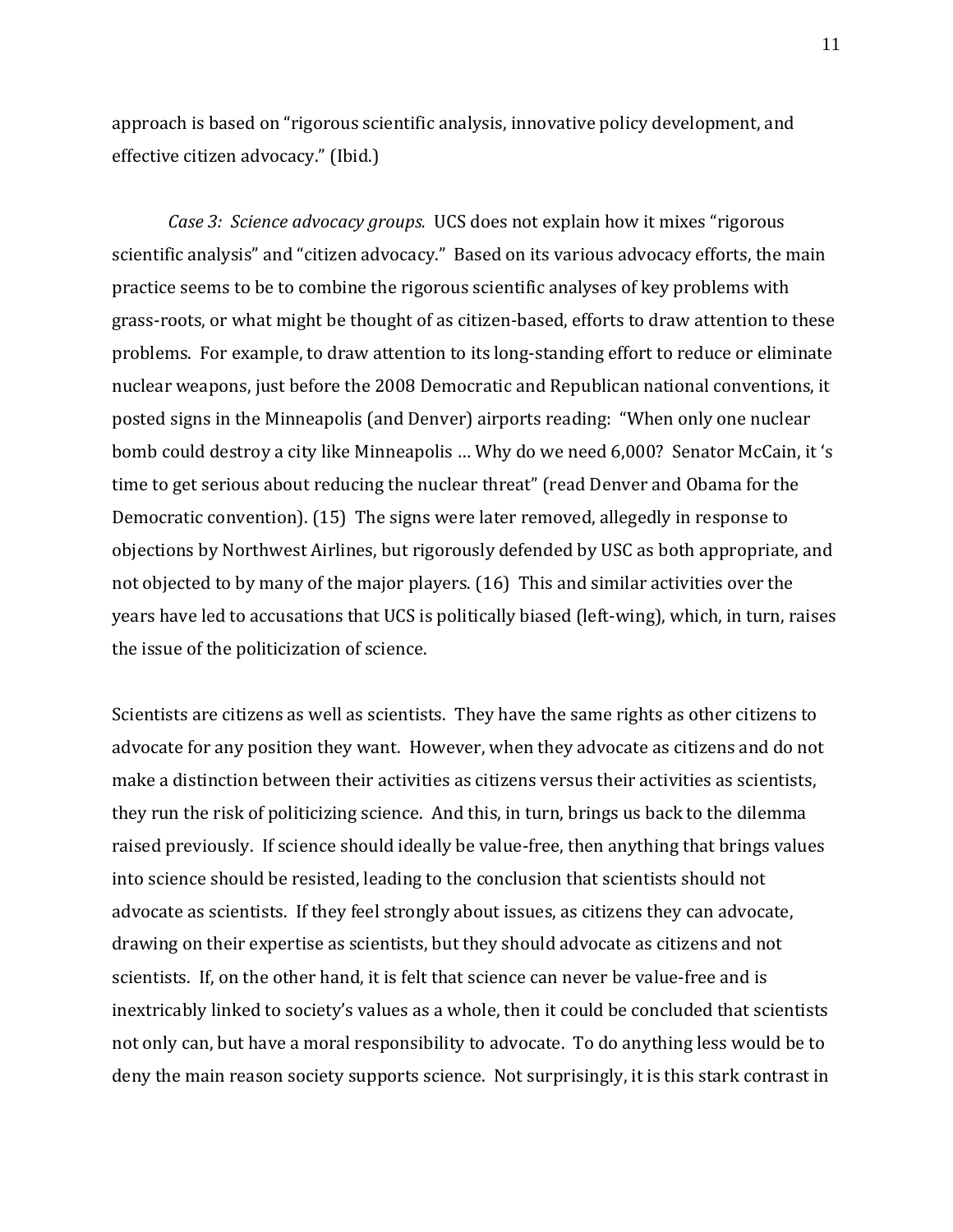views that makes it so difficult to write codes of conduct for science, including codes for advocacy in science. (17, 18)

# **5. A code of conduct for advocacy in science**

As a way around this dilemma and with the goal of developing guidelines (a code of conduct) for science, it may be helpful to return to basics. Scientists generally accept the basic principles of honesty, accountability, fairness and a good stewardship, regardless of the setting or goal of scientific activity. There is also broad agreement on the importance of integrity—accepting responsibility for the trustworthiness of one's activities— and the responsibility for reporting interests, limitations and competing views. In other words, the basic guidelines for pubic communication outlined above seem generally applicable to advocacy and can be used as a foundation for a code of conduct for advocacy in science.

The importance of these general principles is evident in a set of "tips for science advocacy" published *Nature* (right) (19). The tips assume that scientists should be clear, concise, and not "afraid to state the limits of [their] knowledge." They also present additional warnings about political and career consequences scientists would be well advised to take into consideration when they advocate. These warnings can be used to provide additional normative guidance as part of a proposed code of conduct.

#### TIPS FOR SCIENCE ADVOCACY ● Know your audience. Communicate your science in a clear, concise but intelligent manner. • Consider other implications aside from just the budgetary — how should the science initiatives be prioritized? ● Recognize the perceptions of different fields and disciplines — for example, some US congressmen have a negative view of scientists associated with environmental groups. ● Be aware that explicit advocacy activities, especially if allied with a certain political party, could cause some tension with colleagues who disagree. ● Be careful when reaching outside of your area of expertise. Don't be afraid to state the limits of your knowledge on a subject. • Consider advocating through a science society that knows

- the issues.
- Recognize that a full-time career move to advocacy could affect your prospects for returning to research.
- Recognize that other factors, such as values, jobs and economics, play into science policy. Laws rarely grow out of scientific evidence alone.

The issue of whether scientists should or should not engage in advocacy has been ongoing for decades as part of the larger discussion of social responsibility. The *Singapore Statement on Research Integrity* takes a neutral position on this issue, suggesting that "Researchers and research institutions should recognize that they have an ethical obligation to weigh societal benefits against risks inherent in their work." (1) The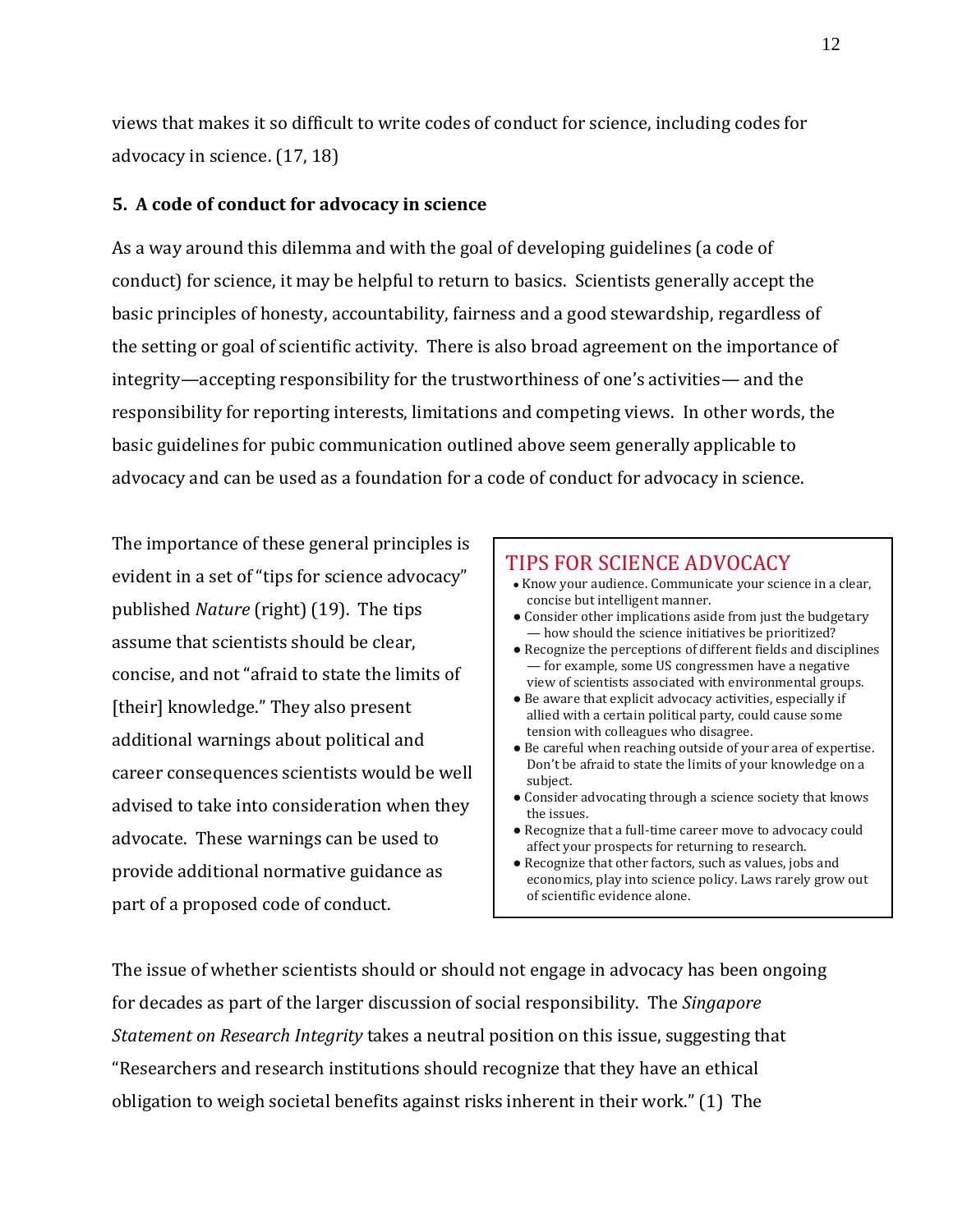*Statement* does not say whether they have an ethical responsibility to act on this obligation, nor whether they should engage in advocacy. However, other efforts to clarify the responsibilities scientists have in relation to society are more assertive.

For example, the International Council for Science (ICSU) report on *Freedom, Responsibility and Universality of Science* includes a comprehensive list of responsibilities to society, all of which could imply a responsibility to get engaged in advocacy, such as the community responsibility "to support good, evidence based, policy-making. (20, 21) (right) The report also strongly suggests that scientists should follow good scientific practice, as outlined in the above guidelines for responsible public communication, such as acknowledging "scientific risk and uncertainty" or "communicating responsibly and honestly." In other words, scientists have a responsibility to engage social issues, but in doing so they should follow good scientific practice.

#### Community responsibilities to society

- Responsibility to contribute to the wealth of shared human knowledge and experience
- Responsibility to generate, and promote the use of, relevant science to improve human welfare and sustainable development
- Responsibility to try to ensure the benefits and minimize the potential dangers of applications of science
- Responsibility to support good, evidence based, policy-making
- Responsibility to promote public engagement in science
- Concern for the greater common good

#### Individual responsibilities to society

- Upholding the Principle of Universality and its inherent values of openness, equity and nondiscrimination
- Respect for human rights, animals and the environment
- Acknowledging scientific risk and uncertainty
- Being accountable in any advisory capacity
- Communicating responsibly and honestly
- Placing societal benefits before the pursuit of personal profit

The authors of the ICSU report clearly understand that the principles for good science and effective advocacy can conflict. When this happens, they appear to conclude that scientists should be guided first by responsible practice for science, while understanding that the distinction between science and advocacy is not always clear:

There can be a fine line between providing scientific evidence for policy formulation and lobbying for a particular course of action; the freedoms and responsibilities of scientists on both sides of the climate change debate are not always clear-cut. How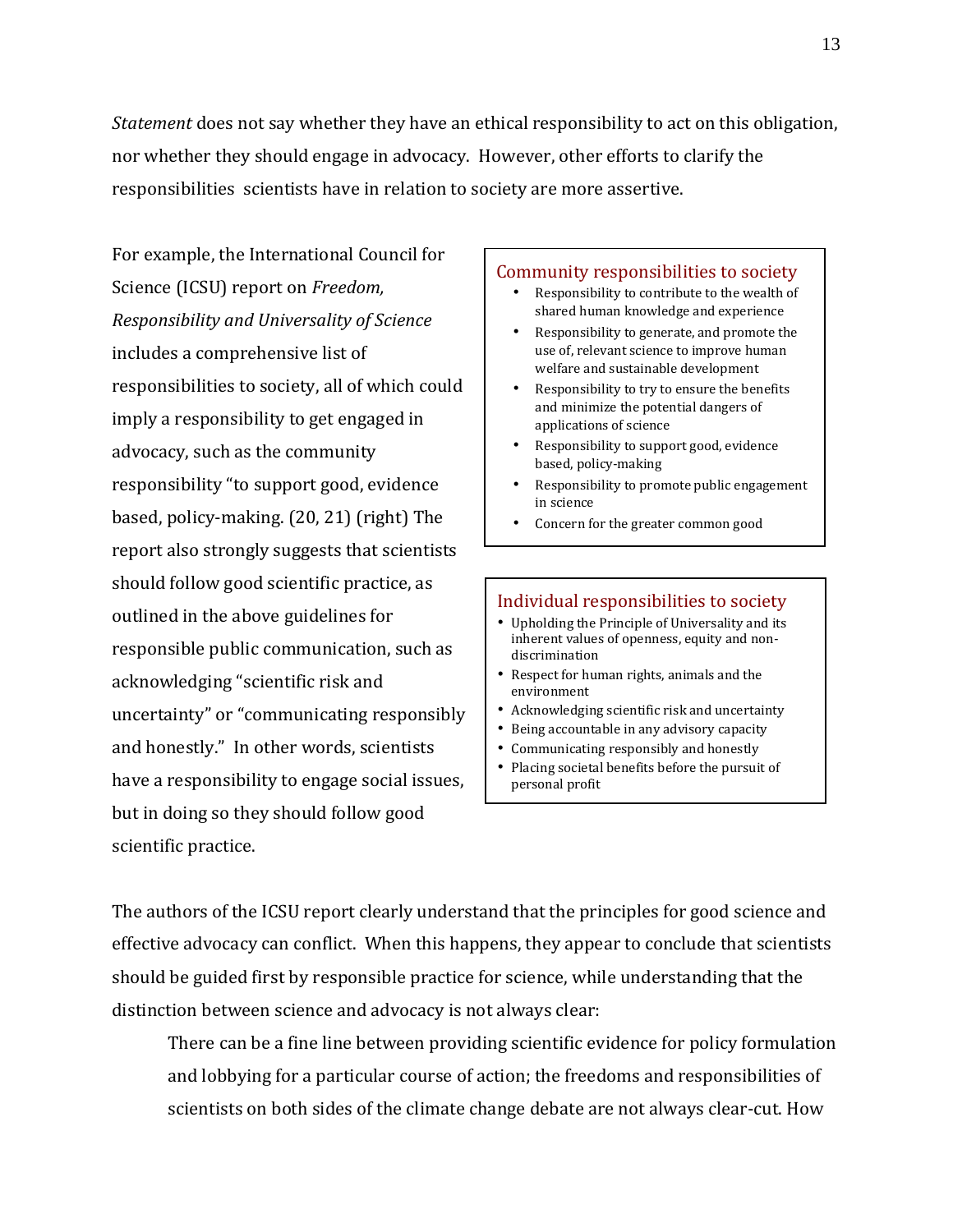can scientists communicate most effectively with the media and decision-makers, whilst being transparent about the degrees of scientific consensus and scientific uncertainty? Are there any situations where individual academic freedom should be tempered in the interests of scientific consensus or political imperatives? (20)

Although posed as questions, the proposed balance for responsible advocacy would seem to be on the side of "being transparent" and tempering "individual academic freedom" to the collective view of the scientific community in public discussions. Overall, I agree with this position, and have incorporated it into the following proposed Code of Conduct for Advocacy in Science, which benefitted from discussions during the AAAS Workshop.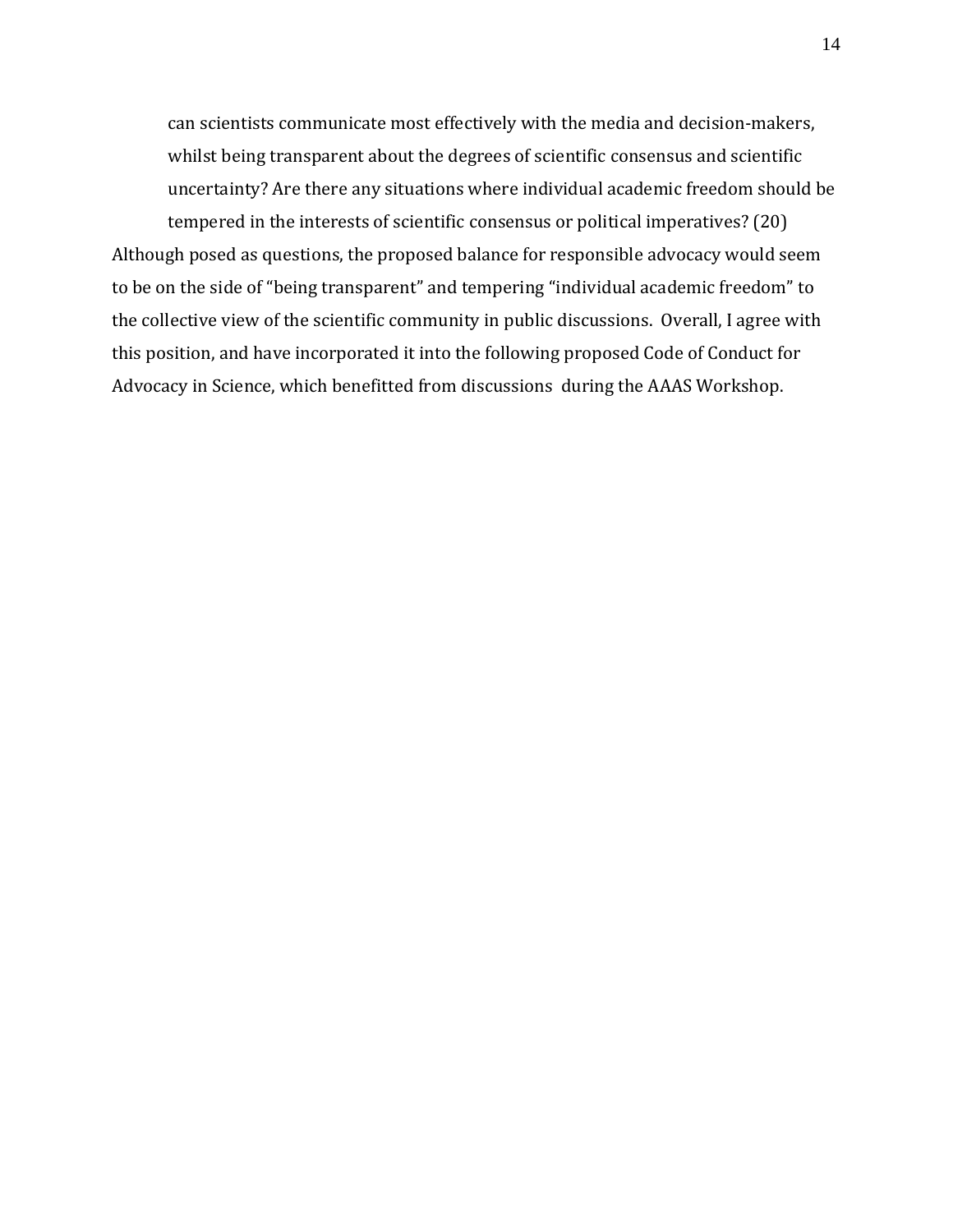# **Code of Conduct for Advocacy in Science**

# **As a scientist:**

- Be honest, accountable, fair and a good steward in all of your professional work
- Accept responsibly for the trustworthiness of your science

# **When acting primarily as a scientist reporting, explaining and interpreting your work:**

- Present information clearly, in understandable terms; avoid making exaggerated or unsubstantiated claims
- Be aware of and make your interests transparent when presenting views on particular decisions
- Point out the weaknesses and limitations of your arguments, including data that conflict with your recommendations
- Present opposing scientific views; recognize critiques by others
- Recognize when your activities as a scientist merge into advocacy

# **When providing advice to others on policies and courses of action (advocating):**

- Base your advocacy on your area(s) of expertise, separating formal expertise from experience-based expertise and personal opinions
- Make clear when you are speaking as an individual scientist as opposed to someone formally representing a scientific organization and/or a group of scientists
- Be aware of the impact your actions as an advocate can have on science and its uses
- Take steps to become knowledgeable about the complex issues that have a bearing on public decisions